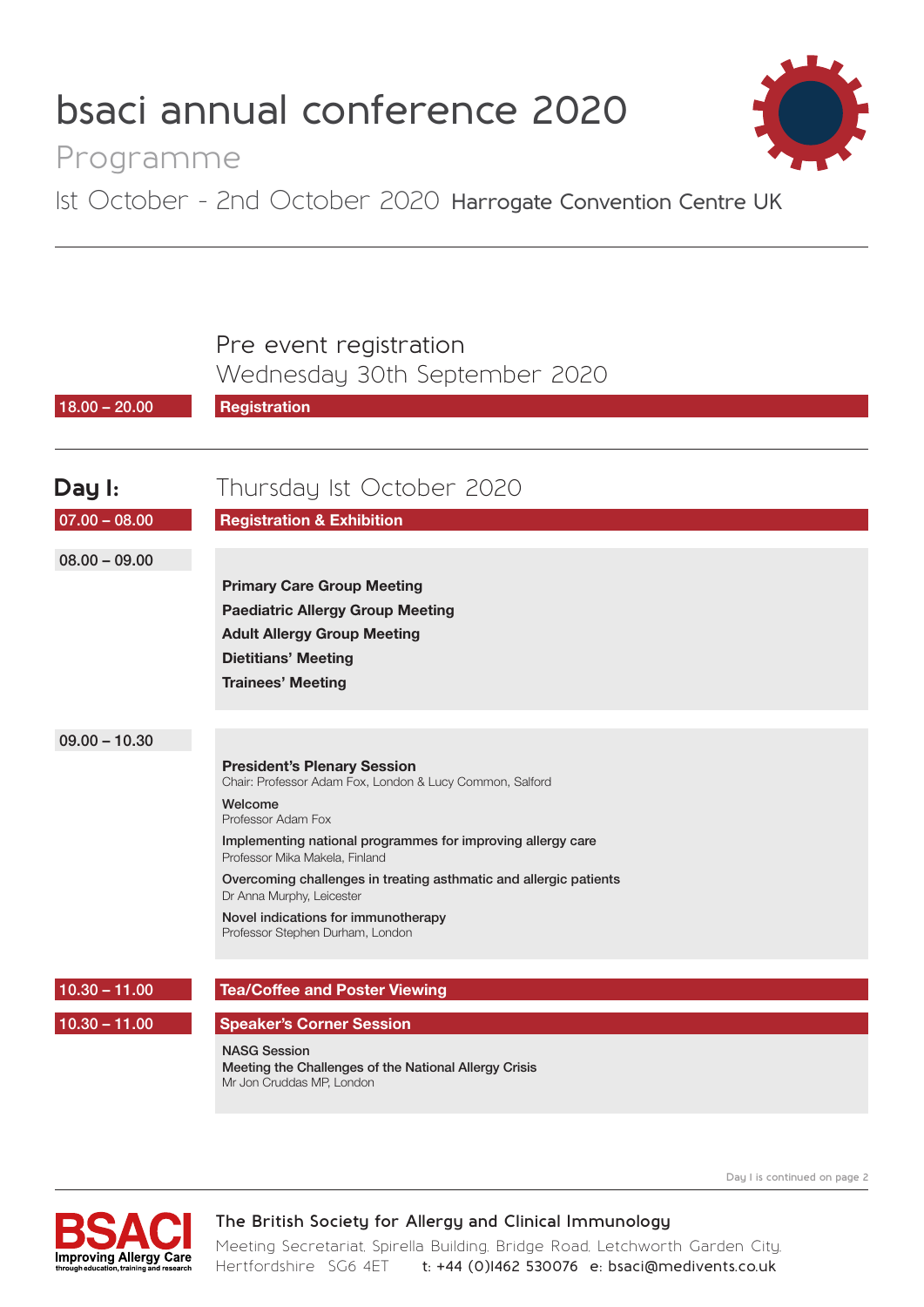### **Day I:** Thursday Ist October 2020 Continued

#### 11.00 – 12.30

| Allergic skin disease<br>Chairs: TBC                                          | <b>Optimising</b><br>respiratory capacity       | Oral abstract<br>presentations                                      | Oral abstract<br>presentations                                             |
|-------------------------------------------------------------------------------|-------------------------------------------------|---------------------------------------------------------------------|----------------------------------------------------------------------------|
| <b>Breaking treatment</b><br>strategies for urticaria<br>Dr Carsten Bindslev- | for patients<br>Chairs: TBC<br><b>RCP NACAP</b> | <b>Adult Clinical, Paediatric</b><br><b>Clinical</b><br>Chairs: TBC | <b>Allied Health, Primary</b><br><b>Care, Basic Science</b><br>Chairs: TBC |
| Jensen, Denmark                                                               | programme national                              | O.01                                                                | O.10                                                                       |
| How safe are topical<br>corticosteroids used                                  | review of asthma<br>admissions                  | O.02                                                                | 0.11                                                                       |
| in atopic eczema? An                                                          | Dr James Calvert, Bristol                       | O.03                                                                | 0.12                                                                       |
| overview of systematic                                                        | Running a difficult                             | O.04                                                                | O.13                                                                       |
| reviews<br>Dr Joanne Chalmers,                                                | asthma clinic for                               | O.05                                                                | 0.14                                                                       |
| Nottingham                                                                    | children<br>Dr Atul Gupta, London               | 0.06                                                                | 0.15                                                                       |
| Developmental origins                                                         | Which biologic                                  | <b>O.07</b>                                                         | O.16                                                                       |
| of infantile atopic                                                           | therapies for allergic                          | O.08                                                                | 0.17                                                                       |
| eczema<br>Dr Sarah El-Heis,<br>Southampton                                    | airways disease?<br>Dr Runa Ali, London         | O.09                                                                | 0.18                                                                       |

#### 12.30 – 14.00

#### **Lunch and Poster Judging**

#### 12.30 – 14.00

#### **Practical Hands On Workshops**

Modified skin prick testing Crystal Johns & Clare Jackson, London

Which milk substitute? Justine Dempsey, London

Intra dermal testing Katherine Knight & Ferdinand Morales, London

Asthma triggers Rebecca Batt & Bethan Almeida, London

#### Taking a drug allergy history Dr Kathleen Sim & Dr Erika Harnik, London

Useful apps Kelly Parker, Harlow & Hannah Kramer, London

#### 13.00 – 14.00

#### **Thermo Fisher Company Symposium**

#### 14.00 – 15.30

#### **Joint BSACI-BSCA session**

Chair: Dr Deirdre Buckley, **Bath** 

Patch testing in atopics Dr Graham Johnston, Leicester

Clinical cases – an interactive session Dr Jason Williams, Salford

Immediate and delayed allergens affecting the lips and mouth

Dr Sarah Wakelin, London

**BRITISH SOCIETY FOR<br>CUTANEOUS ALLERGY** 

**Debates in allergy** Chairs: TBC

Revising the role of adrenaline in anaphylaxis Dr Paul Turner, London

What may milk allergy guidelines recommend in future? Dr David Luyt, Leicester

A national perspective on improving FPIES management Dr Gary Stieifel, Leicester

**Respiratory disease** Chairs: TBC

Asthma; another 'disease of the epithelium'? Professor Clare Lloyd, London

The wider implications of pollen allergy Professor Domingo Barber, **Spain** 

Allergen management in asthmatic children Dr Clare Murray, Manchester

### **Difficult**

**conversations** Chairs: TBC

Are you telling me there is no food allergy? Deborah Hughes, Crewe

Don't discharge me… Speaker TBC

The steroid creams do not work anyway… Rachel Griffin, London

Why can't I just try a little bit every day to teach my immune system? Dr Nandinee Patel, London

 **Day 1 is continued on page 3**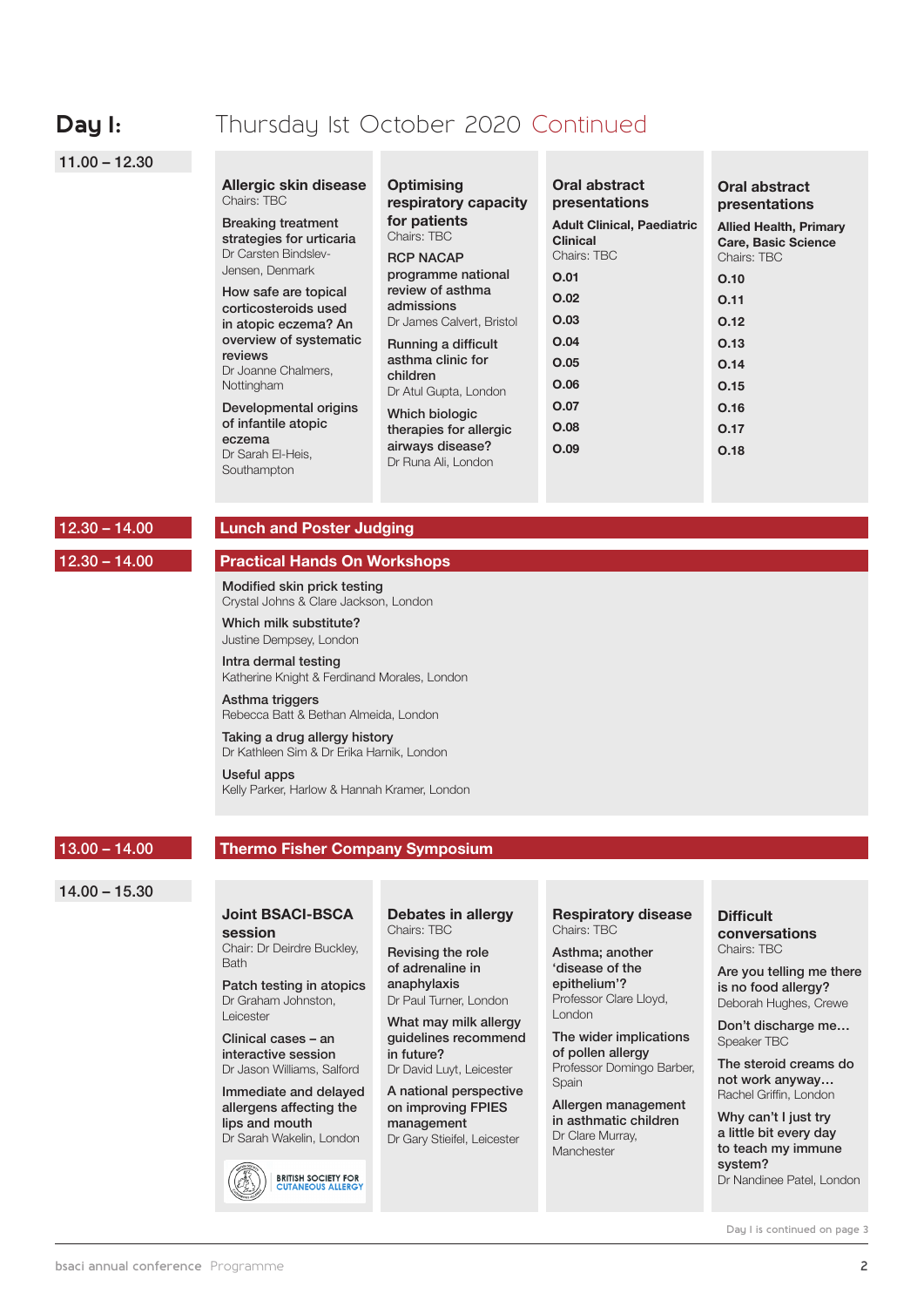| Day I:          | Thursday Ist October 2020 Continued                                                                                                                                                                                                                                                       |
|-----------------|-------------------------------------------------------------------------------------------------------------------------------------------------------------------------------------------------------------------------------------------------------------------------------------------|
| $15.30 - 16.00$ | <b>Tea/Coffee and Poster Viewing</b>                                                                                                                                                                                                                                                      |
| $15.30 - 16.00$ | <b>Speaker's Corner Session</b><br><b>Title: TBC</b><br>Deb Marriage, Bristol & Faye Mathias, Birmingham                                                                                                                                                                                  |
| $16.00 - 17.30$ | <b>Celebrating Excellence In Allergy Care And Research</b><br>Chair: Professor Adam Fox, London<br><b>Jack Pepys Lecture</b><br>Dr Glenis Scadding, London<br><b>Harry Morrow Brown Lecture</b><br>Dr Michael Perkin, London<br><b>Barry Kay Awards</b><br><b>William Frankland Award</b> |
| $17.30 - 18.30$ | <b>Company Symposium</b>                                                                                                                                                                                                                                                                  |
| $18.30 - 19.15$ | <b>Nurses' Committee Meeting</b>                                                                                                                                                                                                                                                          |
| $19.30 - 21.30$ | <b>Evening Event</b>                                                                                                                                                                                                                                                                      |

This will be a ticketed event at the conference centre with food. Details are being finalised. Tickets available for purchase online.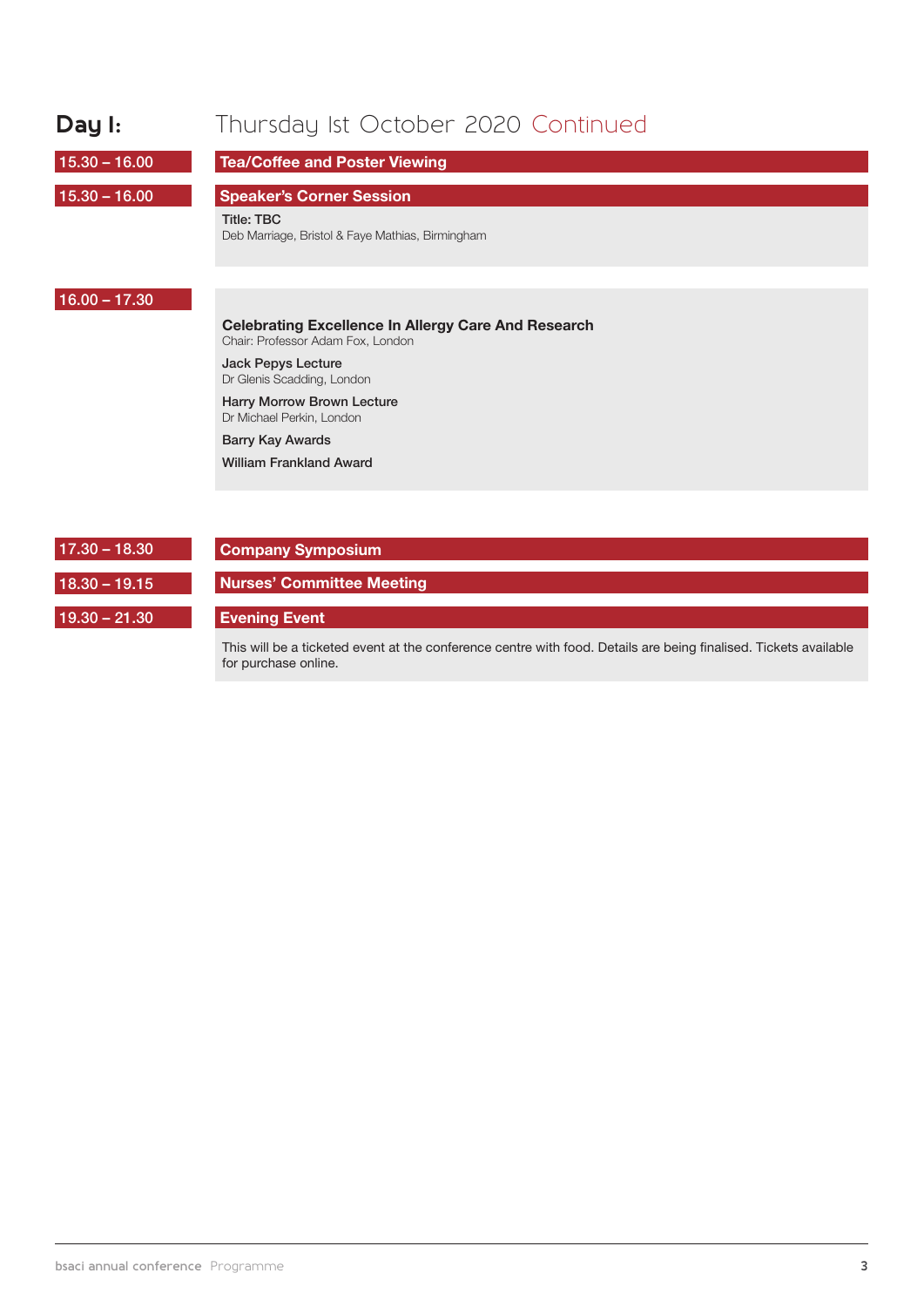### **Day 2:** Friday 2nd October 2020

08.00 – 09.00

**BSACI AGM**

#### 08.00 – 09.00

#### **Company Symposium**

### 09.00 – 10.30

## **Ethics, allergy and**

**society** Chair: Prof. Helen Smith, Singapore

An overview of ethics in allergy Dr Nicola Jay, Sheffield

Skills and challenges in managing Allergy UK phone lines Rebecca McGrath, Allergy UK

Potential conflicts of interest in your personal life Dr Daniel Munblit, London

**Emerging patterns in food allergy** Chairs: TBC

Hidden and unusual food allergens Dr Stephen Till, London

New developments in pollen food syndrome Dr Isabel Skypala, London

Changing pressures within the food industry Dr Hazel Gowland, **Southampton** 

#### **SOCC joint session**

Chairs: Dr Andrew Clark, Cambridge & Dr Nicola Brathwaite, London

Egg allergy; optimising patient care Dr Susan Leech, London

Creating top quality evidence based guidance; lessons from the BTS asthma group Dr Simon Hart, Hull

When can we develop a guideline for food immunotherapy? Dr Marta Vazquez-Ortiz, London

#### **After anaphylaxis**

Chairs: Kelly Parker, Harlow & Hannah Kramer, London

Pitfalls in anaphylaxis Dr Glenis Scadding, London

How to minimise teenagers' risks Dr Bettina Duca, London

How reliable is skin prick testing? Dr Constantinos Kotsapas, London

#### 10.30 – 11.00

#### **Tea/Coffee and Poster Viewing**

11.00 – 12.30

#### **Adverse drug reactions** Chairs: TBC

Hidden intraoperative drug allergens Dr Lene-Heise-Garvey, Denmark

Optimising the recording of

adverse drug reactions Dr Louise Savic, Leeds

Solving challenges in suspected paediatric drug reactions Dr Nicola Brathwaite, London

#### **Leading roles for allergy care networks**

Chair: Rachel Griffin, London

Embedding a regional pathway for allergy care in practice Professor John Warner, London

A health economics approach to allergic disease

Dr Lavanya Diwakar, Stoke on Trent

A patient perspective on future priorities Lynne Regent, Anaphylaxis Campaign **AHP led services** Chairs: Lucy Common, Salford & Deborah Hughes, Crewe

Dietic-led clinics for reintroduction and desensitisation of milk in IgE cow's milk allergy Heidi Ball, Leicester

Getting food introduction right – the occupational therapist's view Anne-Marie Sims, London

Patient assessment tools and education in the CNS Rhinitis Clinic

Janette Bartle, Ipswich

Community dietitian prescribing services Lydia Collins-Hussey, London

Aspirin desensitisation Jill Edmonds, Manchester

12.30 – 13.30

**Company Symposium**

12.30 – 13.30

**Lunch & Exhibition**